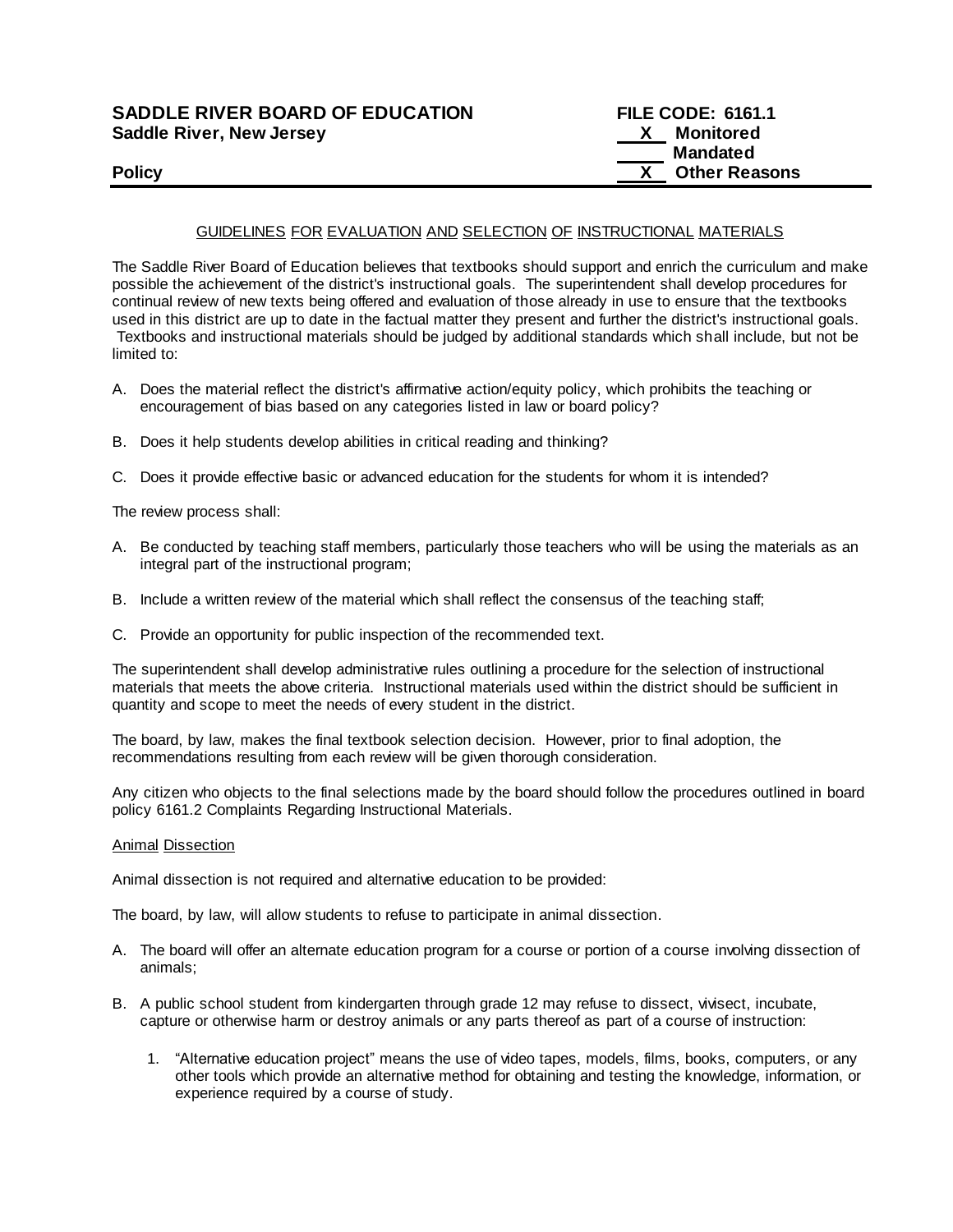## GUIDELINES FOR EVALUATION AND SELECTION OF INSTRUCTIONAL MATERIALS (continued)

- 2. "Animal" means any living organism that is an invertebrate, or is in the phylum chordata or organisms which have a notochord and includes an animal's cadaver or severed parts of an animal's cadaver.
- C. The school shall notify students and their parents or guardians at the beginning of each school year of the right to decline to participate in the activities enumerated in "A" of this section and shall authorize parents or guardians to assert the right of their children to refuse to participate in these activities. Within two weeks of the receipt of the notice, the students, parents or guardians shall notify the school if the right to decline participation in the enumerated activities will be exercised;
- D. Any student who chooses to refrain from participation in or observation of a portion of a course of instruction in accordance with this section shall be offered an alternative education project for the purpose of providing the student with the factual knowledge, information or experience required by the course of study. A student may refuse to participate in an alternative education project which involves or necessitates any harmful use of an animal, or animal parts;
- E. A student shall not be discriminated against, in grading or in any other manner, based upon a decision to exercise the rights afforded pursuant to this act.

| Adopted:             | May 2007      |
|----------------------|---------------|
| NJSBA Review/Update: | June 2014     |
| Readopted            | December 2014 |

Key Words

Evaluation, Instructional Materials, Selection of Instructional Materials, Evaluation of Instructional Materials

| Legal References: N.J.S.A. 18A:4-25 |                              | Prescribing minimum courses of study for public schools;<br>approval of courses of study |
|-------------------------------------|------------------------------|------------------------------------------------------------------------------------------|
| N.J.S.A. 18A:33-1                   |                              | District to furnish suitable facilities; adoption of courses of<br>study                 |
| N.J.S.A. 18A:34-1                   |                              | Textbooks; selection; furnished free with supplies;<br>appropriations                    |
|                                     | N.J.S.A. 18A:35-1 et seq.    | <b>Curriculum and Courses</b>                                                            |
|                                     | N.J.S.A. 18A:35-4.25         | Districts to provide an alternate to dissection                                          |
| N.J.A.C. 6A:7-1.4                   |                              | Responsibilities of the district board of education                                      |
|                                     | N.J.A.C. 6A:23A-20.4 et seq. | Ownership and storage of textbooks                                                       |
| N.J.A.C. 6A:32-14.1                 |                              | Review of mandated programs and services                                                 |

Comprehensive Equity Plan, State Department of Education

| <b>Possible</b>          |           |                                              |
|--------------------------|-----------|----------------------------------------------|
| <b>Cross References:</b> | *1312     | Community complaints and inquiries           |
|                          | *2224     | Nondiscrimination/affirmative action         |
|                          | *5145.4   | Equal educational opportunity                |
|                          | 6000      | Concepts and roles in instruction            |
|                          | *6010     | Goals and objectives                         |
|                          | $*6121$   | Nondiscrimination/affirmative action         |
|                          | $*6140$   | Curriculum adoption                          |
|                          | $*6141$   | Curriculum design/development                |
|                          | $*6142.1$ | Family life education                        |
|                          | $*6144$   | Controversial issues                         |
|                          | *6161.2   | Complaints regarding instructional materials |
|                          | $*6163.1$ | Media center/library                         |
|                          |           |                                              |

\*Indicates policy is included in the Critical Policy Reference Manual.